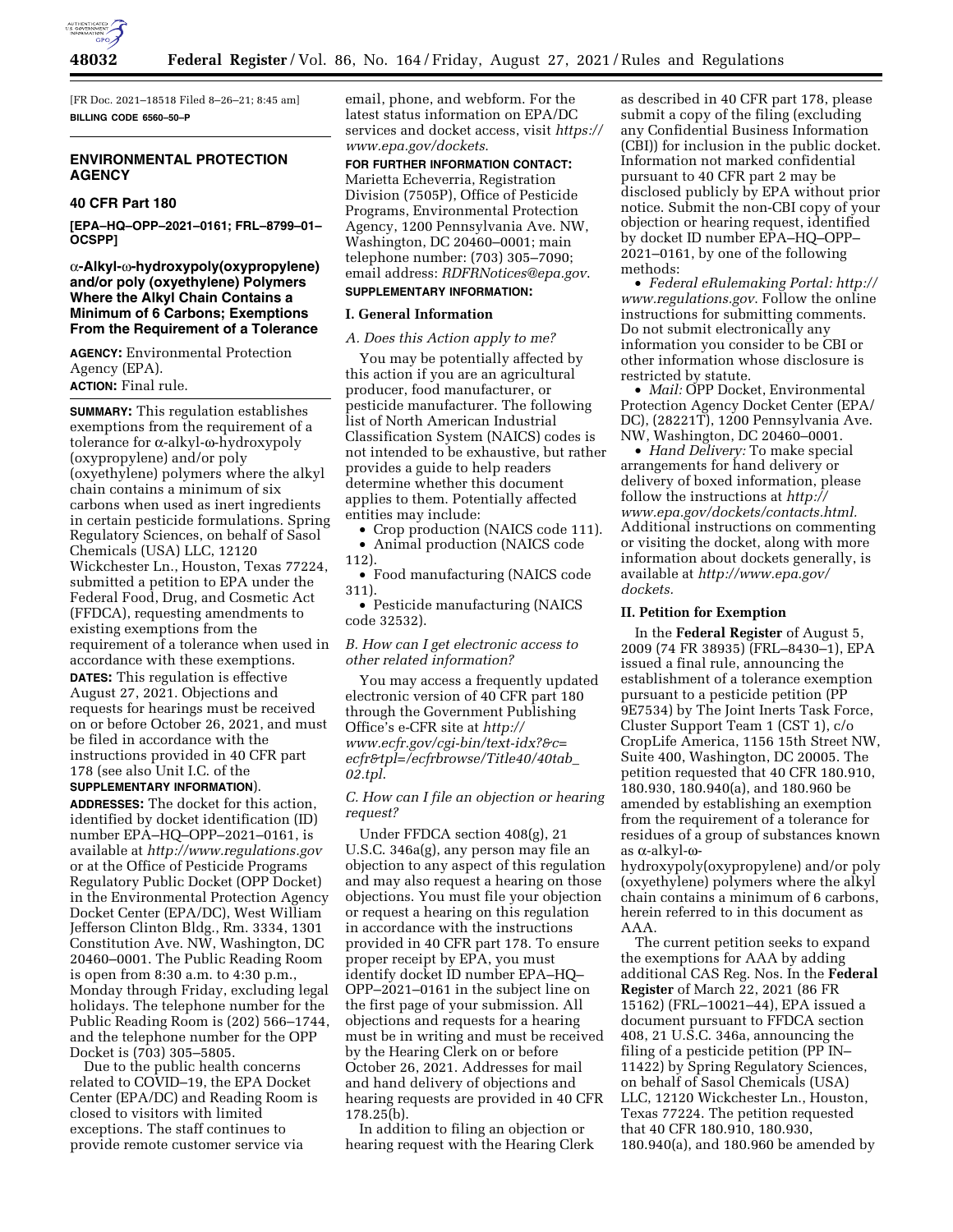establishing exemptions from the requirement of a tolerance for alcohols, C20–30, ethoxylated (CAS Reg. No. 68439–48–5); alcohols, C16–18, distn. residues, ethoxylated, propoxylated (CAS Reg. No. 2409830–33–5); alcohol, C22, ethoxylated (CAS Reg. No. 26636– 40–8); poly(oxy-1,2-ethanediyl),  $\alpha$ -(2butyloctyl)-w-hydroxy- (CAS Reg. No. 60636–37–5); 2-octyldodecan-1-ol, ethoxylated (CAS Reg. No. 32128–65–7); and alcohols, C16–20, branched, ethoxylated (CAS Reg. No. 161133–70– 6). That document referenced a summary of the petition prepared by Spring Regulatory Sciences on behalf of Sasol Chemicals (USA) LLC, the petitioner, which is available in the docket, *[http://www.regulations.gov.](http://www.regulations.gov)* 

There were no comments received in response to the notice of filing.

Based upon review of the data supporting the petition, EPA determined that CAS Reg. No. 68439– 48–5 currently has exemptions from the requirement of a tolerance under the current AAA descriptor in 40 CFR 180.910, 180.930, 180.940(a), and 180.960. EPA has confirmed that the other petitioned CAS Reg. Nos. are acceptable for consideration under the current AAA descriptor. This determination is based on the Agency's risk assessments, which can be found at *<http://www.regulations.gov>* in documents ''Alkyl Alcohol Alkoxylates (AAA–JITF CST 1 Inert Ingredient), Human Health Risk Assessment to Support Proposed Exemption from the Requirement of a Tolerance when used as an Inert Ingredient in Pesticide Formulations'' and ''Alkyl Alcohol Alkoxylates (AAA–JITF CST 1 Inert Ingredient), Human Health Risk Assessment to Support Proposed Exemption from the Requirement of a Tolerance Under 40 CFR 180.960 When Used as an Inert Ingredient in Pesticide Formulations'' in docket ID number EPA–HQ–OPP–2009–0145.

# **III. Inert Ingredient Definition**

Inert ingredients are all ingredients that are not active ingredients as defined in 40 CFR 153.125 and include, but are not limited to, the following types of ingredients (except when they have a pesticidal efficacy of their own): solvents such as alcohols and hydrocarbons; surfactants such as polyoxyethylene polymers and fatty acids; carriers such as clay and diatomaceous earth; thickeners such as carrageenan and modified cellulose; wetting, spreading, and dispersing agents; propellants in aerosol dispensers; microencapsulating agents; and emulsifiers. The term ''inert'' is not intended to imply nontoxicity; the

ingredient may or may not be chemically active. Generally, EPA has exempted inert ingredients from the requirement of a tolerance based on the low toxicity of the individual inert ingredients.

### **IV. Aggregate Risk Assessment and Determination of Safety**

Section 408(c)(2)(A)(i) of FFDCA allows EPA to establish an exemption from the requirement for a tolerance (the legal limit for a pesticide chemical residue in or on a food) only if EPA determines that the tolerance is ''safe.'' Section 408(c)(2)(A)(ii) of FFDCA defines ''safe'' to mean that ''there is a reasonable certainty that no harm will result from aggregate exposure to the pesticide chemical residue, including all anticipated dietary exposures and all other exposures for which there is reliable information.'' This includes exposure through drinking water and in residential settings but does not include occupational exposure. Section 408(b)(2)(C) of FFDCA requires EPA to give special consideration to exposure of infants and children to the pesticide chemical residue in establishing a tolerance and to ''ensure that there is a reasonable certainty that no harm will result to infants and children from aggregate exposure to the pesticide chemical residue . . . .''

EPA establishes exemptions from the requirement of a tolerance only in those cases where it can be clearly demonstrated that the risks from aggregate exposure to pesticide chemical residues under reasonably foreseeable circumstances will pose no harm to human health. In order to determine the risks from aggregate exposure to pesticide inert ingredients, the Agency considers the toxicity of the inert in conjunction with possible exposure to residues of the inert ingredient through food, drinking water, and through other exposures that occur as a result of pesticide use in residential settings. If EPA is able to determine that a tolerance is not necessary to ensure that there is a reasonable certainty that no harm will result from aggregate exposure to the inert ingredient, an exemption from the requirement of a tolerance may be established.

Consistent with FFDCA section 408(c)(2)(A), and the factors specified in FFDCA section 408(c)(2)(B), EPA has reviewed the available scientific data and other relevant information in support of this action. EPA has sufficient data to assess the hazards of and to make a determination on aggregate exposure to alcohols, C16–18, distn. residues, ethoxylated, propoxylated; alcohol, C22, ethoxylated;

poly(oxy-1,2-ethanediyl), a- (2 butyloctyl)-w-hydroxy-; 2-octyldodecan-1-ol, ethoxylated; and alcohols, C16–20, branched, ethoxylated, including exposure resulting from the exemptions established by this action. EPA's assessment of exposures and risks associated with the group of substances known as AAA follows.

In an effort to streamline its publications in the **Federal Register***,*  EPA is not reprinting sections that repeat what has been previously published for tolerance rulemakings of the same pesticide chemical. Where scientific information concerning a particular chemical remains unchanged, the content of those sections would not vary between tolerance rulemakings, and EPA considers referral back to those sections as sufficient to provide an explanation of the information EPA considered in making its safety determination for the new rulemaking.

EPA has previously published tolerance rulemakings for AAA, in which EPA concluded, based on the available information, that there is a reasonable certainty that no harm would result from aggregate exposure to AAA and established exemptions from the requirement of a tolerance for residues of those chemicals. EPA is incorporating previously published sections from those rulemakings as described further in this rulemaking, as they remain unchanged.

*Toxicological Profile.* EPA has evaluated the available toxicity data and considered their validity, completeness, and reliability as well as the relationship of the results of the studies to human risk. EPA has also considered available information concerning the variability of the sensitivities of major identifiable subgroups of consumers, including infants and children. Specific information on the studies received and the nature of the adverse effects caused by AAA as well as the no-observedadverse-effect-level (NOAEL) and the lowest-observed-adverse-effect-level (LOAEL) from the toxicity studies are discussed in Unit IV.A. of the previous AAA tolerance rulemaking published in the **Federal Register** of August 5, 2009 (74 FR 38935) (FRL–8430–1).

*Toxicological Points of Departure/ Levels of Concern.* For a summary of the Toxicological Points of Departure/ Levels of Concern used for the safety assessment, see Unit IV.B. of the August 5, 2009 rulemaking.

*Exposure Assessment.* The exposure assessment associated with the 2009 rulemaking for the AAA descriptor included the potential use of all chemicals in this category and therefore no additional exposure is expected from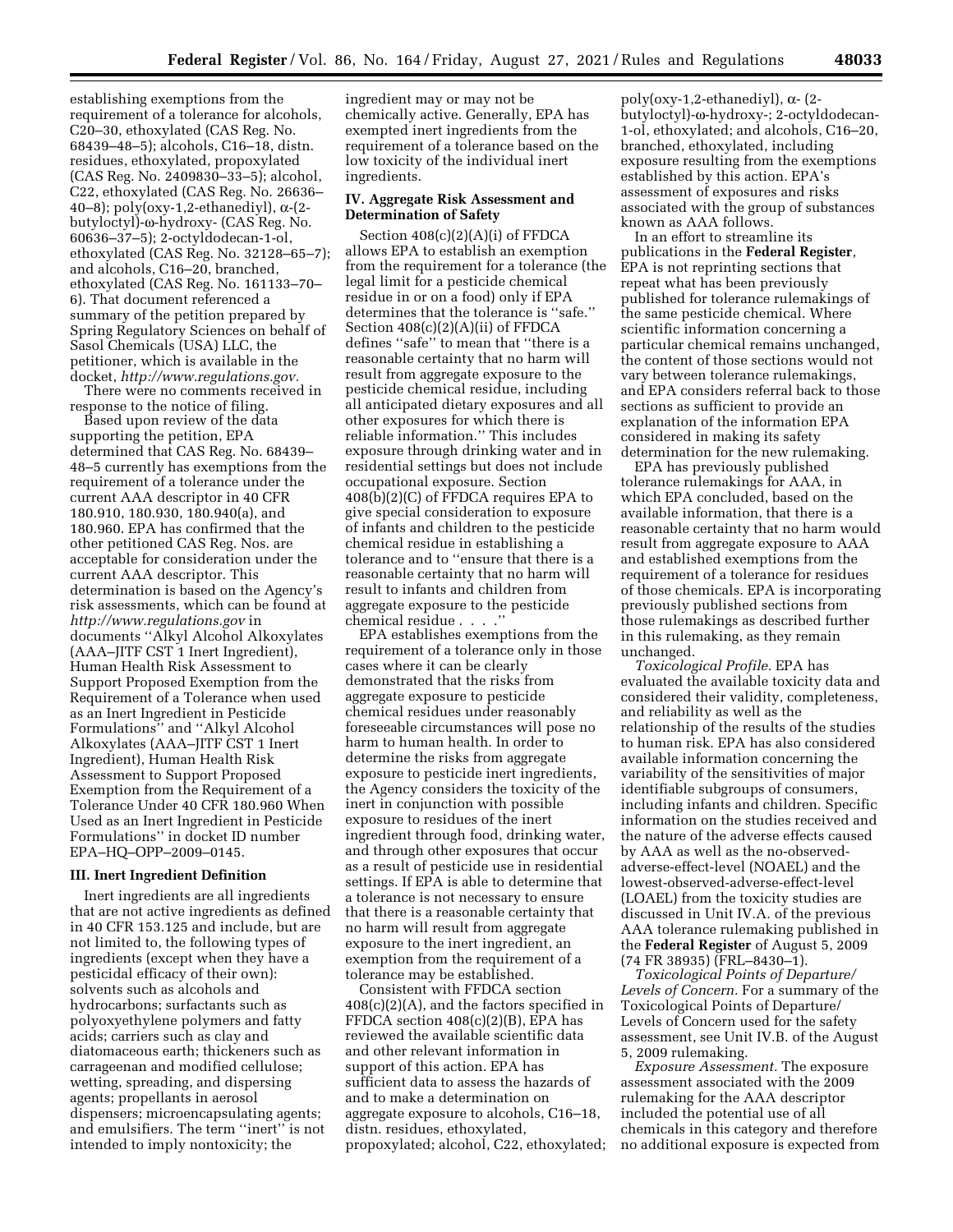the exemptions established by this action. For a description of the Agency's approach to and assumptions for the exposure assessments, see Unit IV.C. of the August 5, 2009 rulemaking.

*Safety Factor for Infants and Children.* EPA continues to conclude that there is reliable data to support the reduction of the Food Quality Protection Act (FQPA) safety factor for infants and children from 10X to 1X. See Unit IV.D. of the August 5, 2009 rulemaking for a discussion of the Agency's rationale for that determination.

*Aggregate Risks and Determination of Safety.* EPA determines whether acute and chronic dietary pesticide exposures are safe by comparing dietary exposure estimates to the acute population adjusted dose (aPAD) and the chronic population adjusted dose (cPAD). Short- , intermediate-, and chronic-term risks are evaluated by comparing the estimated aggregate food, water, and residential exposure to the appropriate points of departure to ensure that an adequate margin of exposure (MOE) exists. For linear cancer risks, EPA calculates the lifetime probability of acquiring cancer given the estimated aggregate exposure.

An acute dietary exposure assessment was not conducted as toxicological effects attributable to a single dose were not identified. Chronic dietary risks are below the Agency's level of concern of 100% of the cPAD with a value of 37% of the cPAD for children 1 to 2 years old, the population subgroup with the highest exposure estimate. EPA concluded that the short- and intermediate-term aggregated food, water, and residential exposures both resulted in an aggregate MOEs of 110 for children. As the level of concern is for MOEs that are lower than 100, these MOEs are not of concern. The AAAs are not expected to be carcinogenic as described in Unit IV.C. of the August 5, 2009 rulemaking. Therefore, a cancer dietary exposure assessment is not necessary to assess cancer risk.

Based on the risk assessment and information described above, EPA concludes there is a reasonable certainty that no harm will result to the general population, or to infants and children, from aggregate exposure to AAA residues, including residues of alcohols, C16–18, distn. residues, ethoxylated, propoxylated (CAS Reg. No. 2409830– 33–5); alcohol, C22, ethoxylated (CAS Reg. No. 26636–40–8); poly(oxy-1,2 ethanediyl),  $\alpha$ -(2-butyloctyl)- $\omega$ -hydroxy-(CAS Reg. No. 60636–37–5); 2 octyldodecan-1-ol, ethoxylated (CAS Reg. No. 32128–65–7); and alcohols, C16–20, branched, ethoxylated (CAS Reg. No. 161133–70–6). More detailed

information about the Agency's analysis can be found at *[http://](http://www.regulations.gov)*

*[www.regulations.gov](http://www.regulations.gov)* in the documents titled ''Alkyl Alcohol Alkoxylates (AAA—JITF CST 1 Inert Ingredient), Human Health Risk Assessment to Support Proposed Exemption from the Requirement of a Tolerance When Used as an Inert Ingredient in Pesticide Formulations'' and ''Alkyl Alcohol Alkoxylates (AAA–JITF CST 1 Inert Ingredient), Human Health Risk Assessment to Support Proposed Exemption from the Requirement of a Tolerance Under 40 CFR 180.960 When Used as an Inert Ingredient in Pesticide Formulations'' in docket ID number EPA–HQ–OPP–2009–0145.

### **V. Analytical Enforcement Methodology**

An analytical method is not required for enforcement purposes since the Agency is establishing exemptions from the requirement of a tolerance without any numerical limitation.

### **VI. Conclusions**

Therefore, exemptions from the requirement of a tolerance are established for residues of the following a-alkyl-w-hydroxypoly(oxypropylene) and/or poly (oxyethylene) polymers where the alkyl chain contains a minimum of 6 carbons: alcohols, C16– 18, distn. residues, ethoxylated, propoxylated (CAS Reg. No. 2409830– 33–5); alcohol, C22, ethoxylated (CAS Reg. No. 26636–40–8); poly(oxy-1,2 ethanediyl),  $\alpha$ -(2-butyloctyl)- $\omega$ -hydroxy-(CAS Reg. No. 60636–37–5); 2 octyldodecan-1-ol, ethoxylated (CAS Reg. No. 32128–65–7); and alcohols, C16–20, branched, ethoxylated (CAS Reg. No. 161133–70–6) when used as inert ingredients in pesticide formulations pre- and post-harvest under 40 CFR 180.910, applied to animals under 40 CFR 180.930, and in antimicrobial formulations applied to food-contact surfaces in public eating places, dairy-processing equipment, and food-processing equipment and utensils under 40 CFR 180.940(a). Additionally, exemptions from the requirement of a tolerance are established under 40 CFR 180.960 for residues of these substances with a minimum number average molecular weight (in amu) of 1,100 when used as an inert ingredient in pesticide formulations, including antimicrobial formulations.

# **VII. Statutory and Executive Order Reviews**

This action establishes exemptions from the requirement of a tolerance under FFDCA section 408(d) in response to a petition submitted to the Agency. The Office of Management and Budget (OMB) has exempted these types of actions from review under Executive Order 12866, entitled ''Regulatory Planning and Review" (58 FR 51735, October 4, 1993). Because this action has been exempted from review under Executive Order 12866, this action is not subject to Executive Order 13211, entitled ''Actions Concerning Regulations That Significantly Affect Energy Supply, Distribution, or Use'' (66 FR 28355, May 22, 2001) or Executive Order 13045, entitled ''Protection of Children from Environmental Health Risks and Safety Risks'' (62 FR 19885, April 23, 1997). This action does not contain any information collections subject to OMB approval under the Paperwork Reduction Act (PRA) (44 U.S.C. 3501 *et seq.*), nor does it require any special considerations under Executive Order 12898, entitled ''Federal Actions to Address Environmental Justice in Minority Populations and Low-Income Populations'' (59 FR 7629, February 16, 1994).

Since tolerances and exemptions that are established on the basis of a petition under FFDCA section 408(d), such as the exemptions in this final rule, do not require the issuance of a proposed rule, the requirements of the Regulatory Flexibility Act (RFA) (5 U.S.C. 601 *et seq.*), do not apply.

This action directly regulates growers, food processors, food handlers, and food retailers, not States or Tribes, nor does this action alter the relationships or distribution of power and responsibilities established by Congress in the preemption provisions of FFDCA section  $408(n)(4)$ . As such, the Agency has determined that this action will not have a substantial direct effect on States or Tribal Governments, on the relationship between the National Government and the States or Tribal Governments, or on the distribution of power and responsibilities among the various levels of government or between the Federal Government and Indian Tribes. Thus, the Agency has determined that Executive Order 13132, entitled ''Federalism'' (64 FR 43255, August 10, 1999) and Executive Order 13175, entitled ''Consultation and Coordination with Indian Tribal Governments'' (65 FR 67249, November 9, 2000) do not apply to this action. In addition, this action does not impose any enforceable duty or contain any unfunded mandate as described under Title II of the Unfunded Mandates Reform Act (UMRA) (2 U.S.C. 1501 *et seq.*).

This action does not involve any technical standards that would require Agency consideration of voluntary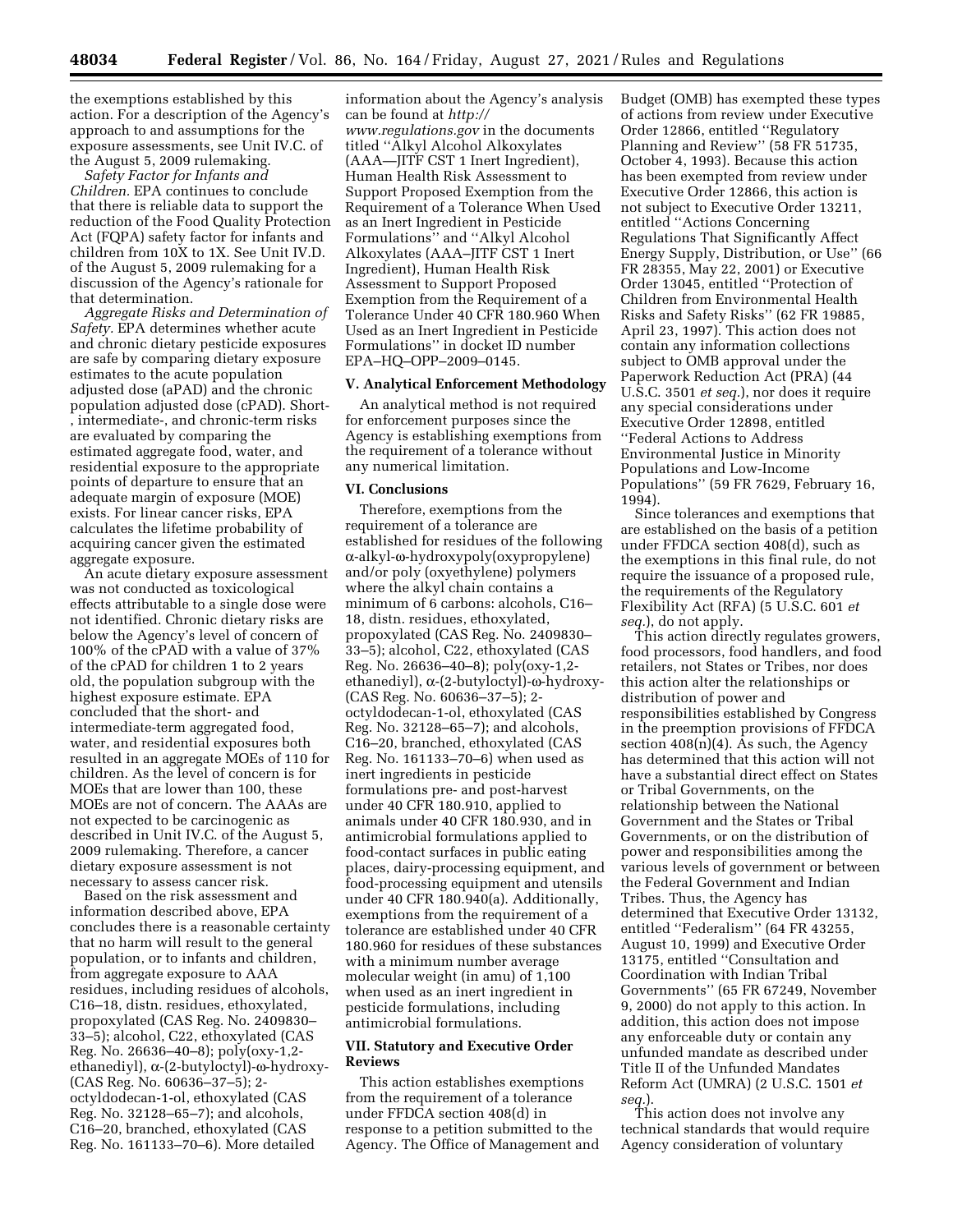consensus standards pursuant to section **List of Subjects in 40 CFR Part 180**  12(d) of the National Technology Transfer and Advancement Act (NTTAA) (15 U.S.C. 272 note).

### **VIII. Congressional Review Act**

Pursuant to the Congressional Review Act (5 U.S.C. 801 *et seq.*), EPA will submit a report containing this rule and other required information to the U.S. Senate, the U.S. House of Representatives, and the Comptroller General of the United States prior to publication of the rule in the **Federal Register**. This action is not a ''major rule'' as defined by 5 U.S.C. 804(2).

Environmental protection, Administrative practice and procedure, Agricultural commodities, Pesticides and pests, Reporting and recordkeeping requirements.

Dated: August 20, 2021.

# **Catherine Aubee,**

*Acting Director, Registration Division, Office of Pesticide Programs.* 

Therefore, for the reasons stated in the preamble, EPA is amending 40 CFR chapter I as follows:

# **PART 180—TOLERANCES AND EXEMPTIONS FOR PESTICIDE CHEMICAL RESIDUES IN FOOD**

■ 1. The authority citation for part 180 continues to read as follows:

**Authority:** 21 U.S.C. 321(q), 346a and 371.

■ 2. In § 180.910, revise inert ingredient ''a-Alkyl-w-hydroxypoly (oxypropylene) and/or poly (oxyethylene) polymers where the alkyl chain contains a minimum of six carbons'' in table 1 to read as follows:

**§ 180.910 Inert ingredients used pre- and post-harvest; exemptions from the requirement of a tolerance.** 

\* \* \* \* \*

| Inert ingredients |                                                                                                                                                                       |  | Limits | Uses    |                     |
|-------------------|-----------------------------------------------------------------------------------------------------------------------------------------------------------------------|--|--------|---------|---------------------|
|                   | $\star$                                                                                                                                                               |  |        | $\star$ |                     |
|                   | hydroxypoly (oxypropylene) and/or poly (oxyethylene) polymers where the alkyl chain contains-                                                                         |  |        |         | Surfactants, relate |
|                   | num of six carbons (CAS Reg. Nos.: 9002–92–0; 9004–95–9; 9004–98–2; 9005–00–9; 9035–<br>038–29–3; 9038–43–1; 9040–05–5; 9043–30–5; 9087–53–0; 25190–05–0; 24938–91–8; |  |        |         | vants of surfacta   |
|                   | 21–4; 251553–55–6; 26183–52–8; 26468–86–0; 26636–39–5; 26636–40–8; 27252–75–1;<br>ZO OLD1700 DA OLD0100 CE ZLD4000 O1 1LD4000 OE ELD70E1 CZ ELD7011 OO EL             |  |        |         |                     |

# TABLE 1 TO 180.910

α-Alkyl-ω-hydroxypoly (o a minimum of six carbons a 85–2; 9038–29–3; 903 25231-21-4; 251553-27306–79–2; 31726–34 37311–01–6; 37311–02–7; 37311–04–9; 39587–22–9; 50861–66–0; 52232–09–4; 52292–17–8; 52609–19–5; 57679–21–7; 59112–62–8; 60636–37–5; 60828–78–6; 61702–78–1; 61723–78–2; 61725–89–1; 61791–13–7; 61791–20–6; 61791–28–4; 61804–34–0; 61827–42–7; 61827–84–7; 62648–50–4; 63303–01–5; 63658–45–7; 63793–60–2; 64366–70–7; 64415–24–3; 64415–25–4; 64425–86–1; 65104–72–5; 65150–81–4; 66455–14–9: 66455–15–0; 67254–71–1; 67763–08–0; 68002–96–0; 68002–97–1; 68131–39–5; 68131–40–8; 68154–96–1; 68154–97–2; 68154–98–3; 68155–01–1; 68213–23–0; 68213–24–1; 68238–81–3; 68238–82–4; 68409–58–5; 68409–59–6; 68439–30–5; 68439–45–2; 68439–46–3; 68439–48–5; 68439–49–6; 68439–50–9; 68439–51–0; 68439–53–2; 68439–54–3; 68458–88–8; 68526–94–3; 68526–95–4; 68551–12–2; 68551–13–3; 68551–14–4; 68603–20–3; 68603–25–8; 68920–66–1; 68920–69–4; 68937–66–6; 68951–67–7; 68954–94–9; 68987–81–5; 68991–48–0; 69011–36–5; 69013–18–9; 69013–19–0; 69227–20–9; 69227–21–0; 69227–22–1; 69364–63–2; 70750–27–5; 70879–83–3; 70955–07–6; 71011–10–4; 71060–57–6; 71243–46–4; 72066–65–0; 72108–90–8; 72484–69–6; 72854–13–8; 72905–87–4; 73018–31–2; 73049–34–0; 74432–13–6; 74499–34–6; 78330–19–5; 78330–20–8; 78330–21–9; 78330–23–1; 79771–03–2; 84133–50–6; 85422–93–1; 97043–91–9; 97953–22–5; 102782–43–4; 103331–86–8; 103657–84–7; 103657–85–8; 103818–93–5; 103819–03–0; 106232–83–1; 111905– 54–5; 116810–31–2; 116810–32–3; 116810–33–4; 120313–48–6; 120944–68–5; 121617–09–2; 126646–02–4; 126950–62–7; 127036–24–2; 139626–71–4; 152231–44–2; 154518–36–2; 157627– 86–6; 157627–88–8; 157707–41–0; 157707–43–2; 159653–49–3; 160875–66–1; 160901–20–2; 160901–09–7; 160901–19–9; 161025–21–4; 161025–22–5; 161133–70–6; 166736–08–9; 169107– 21–5; 172588–43–1; 176022–76–7; 196823–11–7; 287935–46–0; 288260–45–7; 303176–75–2; 954108–36–2; 2222805–23–2; 2409830–33–5). Surfactants, related adjuvants of surfactants.

■ 3. In § 180.930, revise inert ingredient ''a-Alkyl-w-hydroxypoly (oxypropylene)

and/or poly (oxyethylene) polymers where the alkyl chain contains a

\*\*\*\*\*\*\*

minimum of six carbons'' in table 1 to read as follows:

**§ 180.930 Inert ingredients applied to animals; exemptions from the requirement of a tolerance.** 

\* \* \* \* \*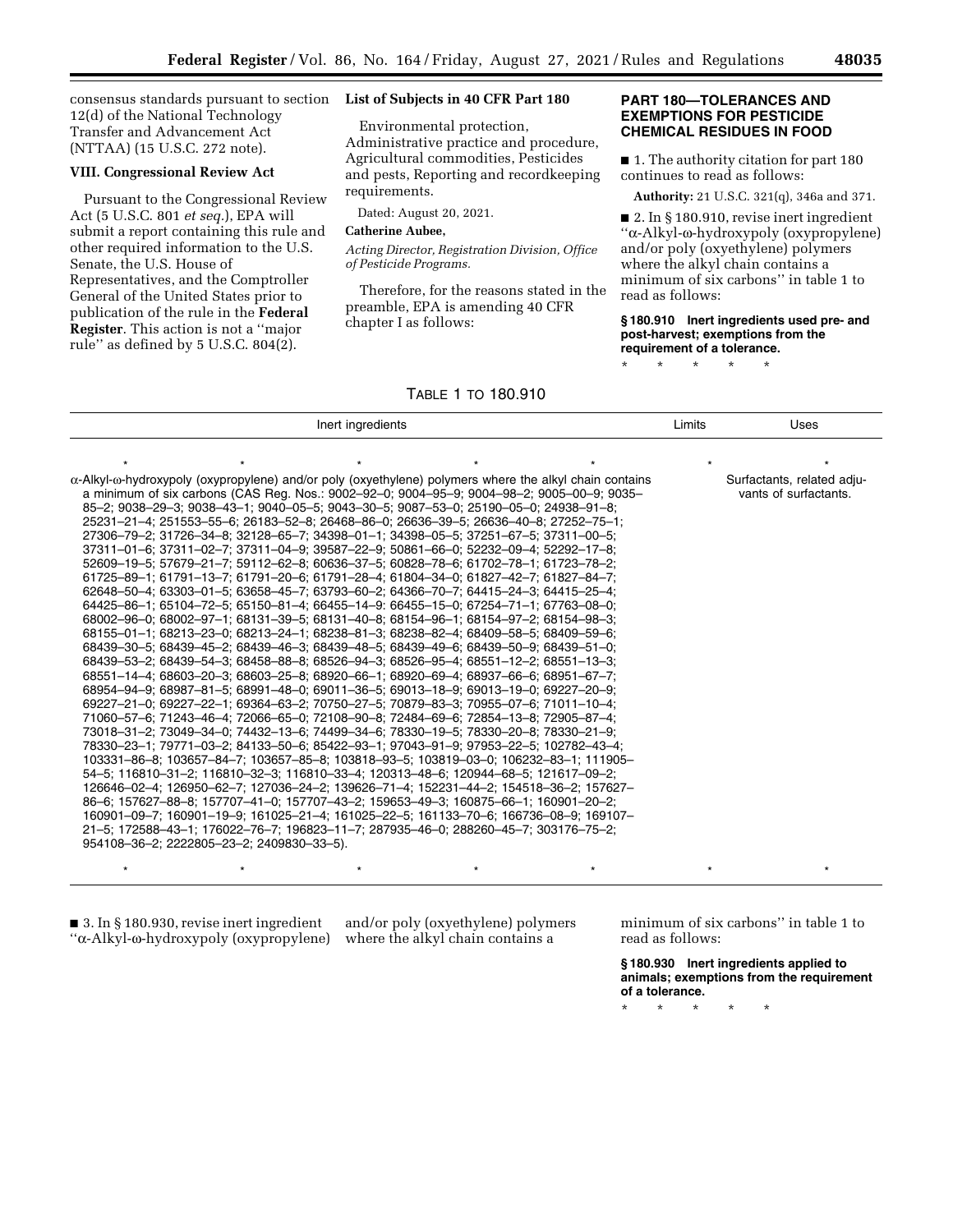۳

| TABLE 1 TO 180.930                                                                                                                                                                                                                                                                                                                                                                                                                                                                                                                                                                                                                                                                                                                                                                                                                                                                                                                                                                                                                                                                                                                                                                                                                                                                                                                                                                                                                                                                                                                                                                                                                                                                                                                                                                                                                                                                                                                                                                                                                                                                                                                                                                                                                                                                                                                                                                                                                                  |        |                                                     |  |  |  |  |
|-----------------------------------------------------------------------------------------------------------------------------------------------------------------------------------------------------------------------------------------------------------------------------------------------------------------------------------------------------------------------------------------------------------------------------------------------------------------------------------------------------------------------------------------------------------------------------------------------------------------------------------------------------------------------------------------------------------------------------------------------------------------------------------------------------------------------------------------------------------------------------------------------------------------------------------------------------------------------------------------------------------------------------------------------------------------------------------------------------------------------------------------------------------------------------------------------------------------------------------------------------------------------------------------------------------------------------------------------------------------------------------------------------------------------------------------------------------------------------------------------------------------------------------------------------------------------------------------------------------------------------------------------------------------------------------------------------------------------------------------------------------------------------------------------------------------------------------------------------------------------------------------------------------------------------------------------------------------------------------------------------------------------------------------------------------------------------------------------------------------------------------------------------------------------------------------------------------------------------------------------------------------------------------------------------------------------------------------------------------------------------------------------------------------------------------------------------|--------|-----------------------------------------------------|--|--|--|--|
| Inert ingredients                                                                                                                                                                                                                                                                                                                                                                                                                                                                                                                                                                                                                                                                                                                                                                                                                                                                                                                                                                                                                                                                                                                                                                                                                                                                                                                                                                                                                                                                                                                                                                                                                                                                                                                                                                                                                                                                                                                                                                                                                                                                                                                                                                                                                                                                                                                                                                                                                                   | Limits | Uses                                                |  |  |  |  |
|                                                                                                                                                                                                                                                                                                                                                                                                                                                                                                                                                                                                                                                                                                                                                                                                                                                                                                                                                                                                                                                                                                                                                                                                                                                                                                                                                                                                                                                                                                                                                                                                                                                                                                                                                                                                                                                                                                                                                                                                                                                                                                                                                                                                                                                                                                                                                                                                                                                     |        |                                                     |  |  |  |  |
| $\alpha$ -Alkyl- $\omega$ -hydroxypoly (oxypropylene) and/or poly (oxyethylene) polymers where the alkyl chain contains<br>a minimum of six carbons (CAS Reg. Nos.: 9002-92-0; 9004-95-9; 9004-98-2; 9005-00-9; 9035-<br>85-2; 9038-29-3; 9038-43-1; 9040-05-5; 9043-30-5; 9087-53-0; 25190-05-0; 24938-91-8;<br>25231-21-4; 251553-55-6; 26183-52-8; 26468-86-0; 26636-39-5; 26636-40-8; 27252-75-1;<br>27306-79-2; 31726-34-8; 32128-65-7; 34398-01-1; 34398-05-5; 37251-67-5; 37311-00-5;<br>37311-01-6; 37311-02-7; 37311-04-9; 39587-22-9; 50861-66-0; 52232-09-4; 52292-17-8;<br>52609-19-5; 57679-21-7; 59112-62-8; 60636-37-5; 60828-78-6; 61702-78-1; 61723-78-2;<br>61725-89-1; 61791-13-7; 61791-20-6; 61791-28-4; 61804-34-0; 61827-42-7; 61827-84-7;<br>62648-50-4; 63303-01-5; 63658-45-7; 63793-60-2; 64366-70-7; 64415-24-3; 64415-25-4;<br>64425-86-1; 65104-72-5; 65150-81-4; 66455-14-9: 66455-15-0; 67254-71-1; 67763-08-0;<br>68002-96-0; 68002-97-1; 68131-39-5; 68131-40-8; 68154-96-1; 68154-97-2; 68154-98-3;<br>68155-01-1; 68213-23-0; 68213-24-1; 68238-81-3; 68238-82-4; 68409-58-5; 68409-59-6;<br>68439-30-5; 68439-45-2; 68439-46-3; 68439-48-5; 68439-49-6; 68439-50-9; 68439-51-0;<br>68439-53-2; 68439-54-3; 68458-88-8; 68526-94-3; 68526-95-4; 68551-12-2; 68551-13-3;<br>68551-14-4; 68603-20-3; 68603-25-8; 68920-66-1; 68920-69-4; 68937-66-6; 68951-67-7;<br>68954-94-9; 68987-81-5; 68991-48-0; 69011-36-5; 69013-18-9; 69013-19-0; 69227-20-9;<br>69227-21-0; 69227-22-1; 69364-63-2; 70750-27-5; 70879-83-3; 70955-07-6; 71011-10-4;<br>71060-57-6; 71243-46-4; 72066-65-0; 72108-90-8; 72484-69-6; 72854-13-8; 72905-87-4;<br>73018-31-2; 73049-34-0; 74432-13-6; 74499-34-6; 78330-19-5; 78330-20-8; 78330-21-9;<br>78330-23-1; 79771-03-2; 84133-50-6; 85422-93-1; 97043-91-9; 97953-22-5; 102782-43-4;<br>103331-86-8; 103657-84-7; 103657-85-8; 103818-93-5; 103819-03-0; 106232-83-1; 111905-<br>54-5; 116810-31-2; 116810-32-3; 116810-33-4; 120313-48-6; 120944-68-5; 121617-09-2;<br>126646-02-4; 126950-62-7; 127036-24-2; 139626-71-4; 152231-44-2; 154518-36-2; 157627-<br>86-6; 157627-88-8; 157707-41-0; 157707-43-2; 159653-49-3; 160875-66-1; 160901-20-2;<br>160901-09-7; 160901-19-9; 161025-21-4; 161025-22-5; 161133-70-6; 166736-08-9; 169107-<br>21-5; 172588-43-1; 176022-76-7; 196823-11-7; 287935-46-0; 288260-45-7; 303176-75-2;<br>954108-36-2; 2222805-23-2; 2409830-33-5). |        | Surfactants, related adju-<br>vants of surfactants. |  |  |  |  |
|                                                                                                                                                                                                                                                                                                                                                                                                                                                                                                                                                                                                                                                                                                                                                                                                                                                                                                                                                                                                                                                                                                                                                                                                                                                                                                                                                                                                                                                                                                                                                                                                                                                                                                                                                                                                                                                                                                                                                                                                                                                                                                                                                                                                                                                                                                                                                                                                                                                     |        |                                                     |  |  |  |  |

■ 4. In § 180.940, revise inert ingredient ''a-Alkyl-w-hydroxypoly (oxypropylene) paragraph (a) to read as follows: and/or poly (oxyethylene) polymers where the alkyl chain contains a

minimum of six carbons'' in the table in

**§ 180.940 Tolerance exemptions for active and inert ingredients for use in antimicrobial formulations (Food-contact surface sanitizing solutions).** 

\* \* \* \* \* (a) \* \* \*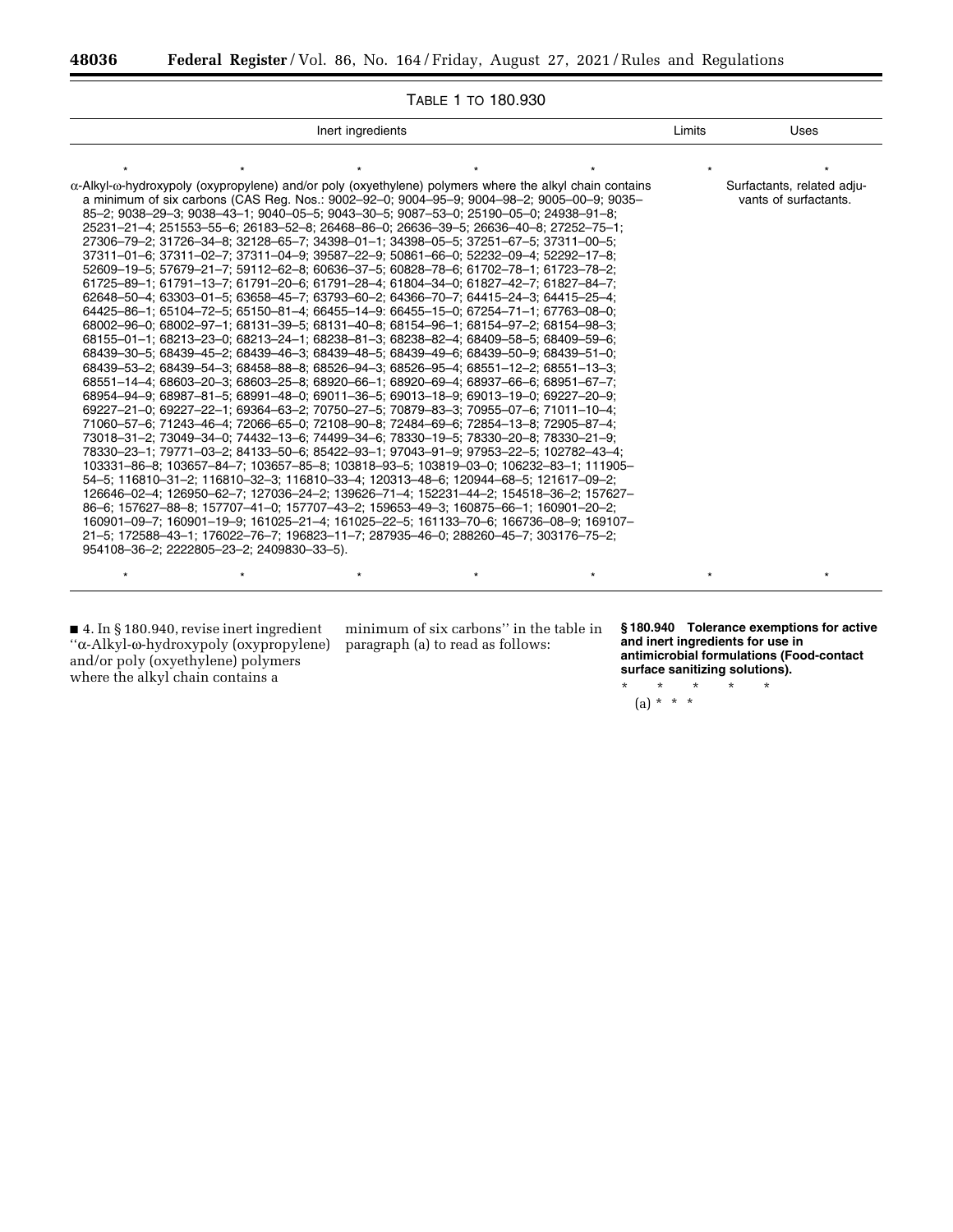| $1$ ADLL $100.570(a)$                                                                                                                                         |                                                                                                                                                                                                                                                                                                                                                                                                                                                                                                                                                                                                                                                                                                                                                                                                                                                                                                                                                                                                                                                                                                                                                                                                                                                                                                                                                                                                                                                                                                                                                                                                                                                                                                                                                                                                                                                                                                                                                                                                                                                                                                                                                                                                                                                                                                                                                           |       |  |  |  |  |
|---------------------------------------------------------------------------------------------------------------------------------------------------------------|-----------------------------------------------------------------------------------------------------------------------------------------------------------------------------------------------------------------------------------------------------------------------------------------------------------------------------------------------------------------------------------------------------------------------------------------------------------------------------------------------------------------------------------------------------------------------------------------------------------------------------------------------------------------------------------------------------------------------------------------------------------------------------------------------------------------------------------------------------------------------------------------------------------------------------------------------------------------------------------------------------------------------------------------------------------------------------------------------------------------------------------------------------------------------------------------------------------------------------------------------------------------------------------------------------------------------------------------------------------------------------------------------------------------------------------------------------------------------------------------------------------------------------------------------------------------------------------------------------------------------------------------------------------------------------------------------------------------------------------------------------------------------------------------------------------------------------------------------------------------------------------------------------------------------------------------------------------------------------------------------------------------------------------------------------------------------------------------------------------------------------------------------------------------------------------------------------------------------------------------------------------------------------------------------------------------------------------------------------------|-------|--|--|--|--|
| Pesticide chemical                                                                                                                                            | CAS Reg. No.                                                                                                                                                                                                                                                                                                                                                                                                                                                                                                                                                                                                                                                                                                                                                                                                                                                                                                                                                                                                                                                                                                                                                                                                                                                                                                                                                                                                                                                                                                                                                                                                                                                                                                                                                                                                                                                                                                                                                                                                                                                                                                                                                                                                                                                                                                                                              |       |  |  |  |  |
|                                                                                                                                                               |                                                                                                                                                                                                                                                                                                                                                                                                                                                                                                                                                                                                                                                                                                                                                                                                                                                                                                                                                                                                                                                                                                                                                                                                                                                                                                                                                                                                                                                                                                                                                                                                                                                                                                                                                                                                                                                                                                                                                                                                                                                                                                                                                                                                                                                                                                                                                           |       |  |  |  |  |
| $\alpha$ -Alkyl- $\omega$ -hydroxypoly (oxypropylene) and/<br>or poly (oxyethylene) polymers where the<br>alkyl chain contains a minimum of six car-<br>bons. | $9002-92-0$ ; $9004-95-9$ ; $9004-98-2$ ; $9005-00-9$ ; $9035-85-2$ ; $9038-29-3$ ; $9038-43-1$ ;<br>$9040 - 05 - 5$ ; $9043 - 30 - 5$ ; $9087 - 53 - 0$ ; $25190 - 05 - 0$ ; $24938 - 91 - 8$ ; $25231 - 21 - 4$ ;<br>251553-55-6; 26183-52-8; 26468-86-0; 26636-39-5; 26636-40-8; 27252-75-1;<br>27306-79-2; 31726-34-8; 32128-65-7; 34398-01-1; 34398-05-5; 37251-67-5;<br>37311-00-5; 37311-01-6; 37311-02-7; 37311-04-9; 39587-22-9; 50861-66-0;<br>52232-09-4; 52292-17-8; 52609-19-5; 57679-21-7; 59112-62-8; 60636-37-5;<br>60828-78-6; 61702-78-1; 61723-78-2; 61725-89-1; 61791-13-7; 61791-20-6;<br>61791-28-4; 61804-34-0; 61827-42-7; 61827-84-7; 62648-50-4; 63303-01-5;<br>63658-45-7; 63793-60-2; 64366-70-7; 64415-24-3; 64415-25-4; 64425-86-1;<br>65104-72-5; 65150-81-4; 66455-14-9: 66455-15-0; 67254-71-1; 67763-08-0;<br>68002-96-0; 68002-97-1; 68131-39-5; 68131-40-8; 68154-96-1; 68154-97-2;<br>68154-98-3; 68155-01-1; 68213-23-0; 68213-24-1; 68238-81-3; 68238-82-4;<br>68409-58-5; 68409-59-6; 68439-30-5; 68439-45-2; 68439-46-3; 68439-48-5;<br>68439-49-6; 68439-50-9; 68439-51-0; 68439-53-2; 68439-54-3; 68458-88-8;<br>68526-94-3; 68526-95-4; 68551-12-2; 68551-13-3; 68551-14-4; 68603-20-3;<br>68603-25-8; 68920-66-1; 68920-69-4; 68937-66-6; 68951-67-7; 68954-94-9;<br>68987-81-5; 68991-48-0; 69011-36-5; 69013-18-9; 69013-19-0; 69227-20-9;<br>69227-21-0; 69227-22-1; 69364-63-2; 70750-27-5; 70879-83-3; 70955-07-6;<br>71011-10-4; 71060-57-6; 71243-46-4; 72066-65-0; 72108-90-8; 72484-69-6;<br>72854-13-8; 72905-87-4; 73018-31-2; 73049-34-0; 74432-13-6; 74499-34-6;<br>78330-19-5; 78330-20-8; 78330-21-9; 78330-23-1; 79771-03-2; 84133-50-6;<br>85422-93-1; 97043-91-9; 97953-22-5; 102782-43-4; 103331-86-8; 103657-84-7;<br>103657-85-8; 103818-93-5; 103819-03-0; 106232-83-1; 111905-54-5; 116810-<br>31-2; 116810-32-3; 116810-33-4; 120313-48-6; 120944-68-5; 121617-09-2;<br>126646-02-4; 126950-62-7; 127036-24-2; 139626-71-4; 152231-44-2; 154518-<br>36-2; 157627-86-6; 157627-88-8; 157707-41-0; 157707-43-2; 159653-49-3;<br>160875-66-1; 160901-20-2; 160901-09-7; 160901-19-9; 161025-21-4; 161025-<br>22-5; 161133-70-6; 166736-08-9; 169107-21-5; 172588-43-1; 176022-76-7;<br>196823-11-7; 287935-46-0; 288260-45-7; 303176-75-2; 954108-36-2; 2222805-<br>23-2; 2409830-33-5. | None. |  |  |  |  |
|                                                                                                                                                               |                                                                                                                                                                                                                                                                                                                                                                                                                                                                                                                                                                                                                                                                                                                                                                                                                                                                                                                                                                                                                                                                                                                                                                                                                                                                                                                                                                                                                                                                                                                                                                                                                                                                                                                                                                                                                                                                                                                                                                                                                                                                                                                                                                                                                                                                                                                                                           |       |  |  |  |  |

TABLE 180.940(a)

\* \* \* \* \*

■ 5. In § 180.960, revise entry "α-Alkylw-hydroxypoly (oxypropylene) and/or poly (oxyethylene) polymers where the alkyl chain contains a minimum of six carbons and a minimum number average molecular weight (in amu) 1,100'' in the table to read as follows:

**§ 180.960 Polymers; exemptions from the requirement of a tolerance.** 

\* \* \* \* \*